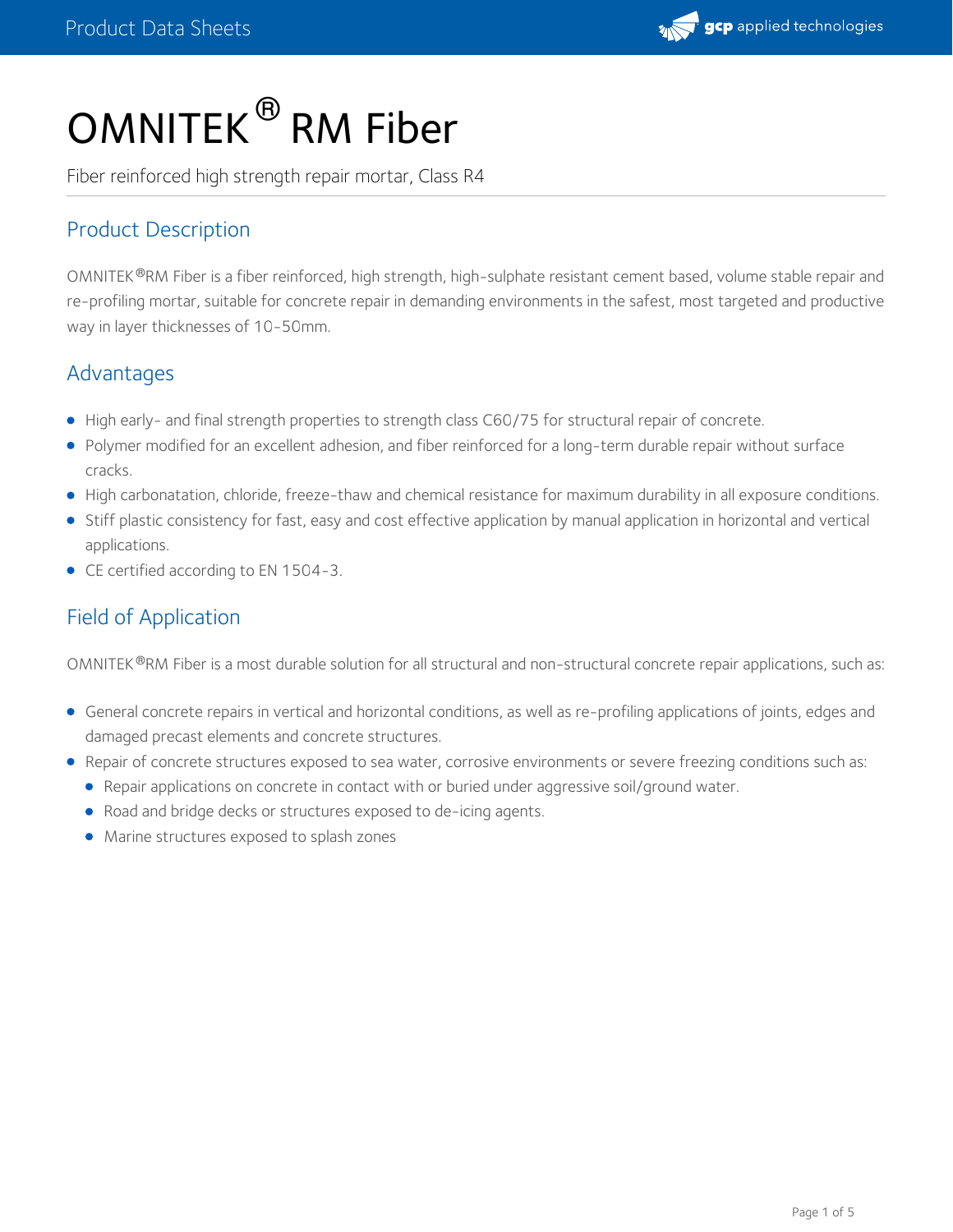



### **Certification**

• CE certified according to EN 1504-3.

## Application

- 1. Preparation of Substrate
- Substrate preparation has to be according EN 1504-10 part 7.
- The substrate has to be free from dirt, grease, laitance, loose concrete, loose particles or layers which could adversely affect adhesion.
- Remove all damaged concrete and prepare substrate by sand or grid blasting, high pressure water jetting, or other methods until base concrete is exposed, offering sufficient roughness (bond) and open pores.
- The substrate must be pre-wetted with clean water until saturated. The substrate should be damp, but without free standing water.
- The substrate must be frost-free and have a cohesion of minimum 1.5 N/mm<sup>2</sup>.
- Exposed or corroded reinforcement steel needs to be treated with OMNITEK® CPC.

#### 2. Mixing

- The product has to be mixed using a suitable forced action mixer (400-600rpm). The mixing head must be completely immersed in the powder.
- Add 4/5 of the required quantity of water into the mixer and mix for 2 minutes. Add the remaining quantity of water. The water content can be varied to obtain the desired consistency. Never use more than the maximum water quantity. Mix for an additional 2 minute until a lump-free, homogeneous mixture is obtained.
- The mixing time depends on the type of mixer. 4 minutes is the minimum.
- Once the mortar is ready mixed, apply immediately. Do not prepare more material than can be used within the open time of the material.
- When the mortar starts to set, remix but never add more water.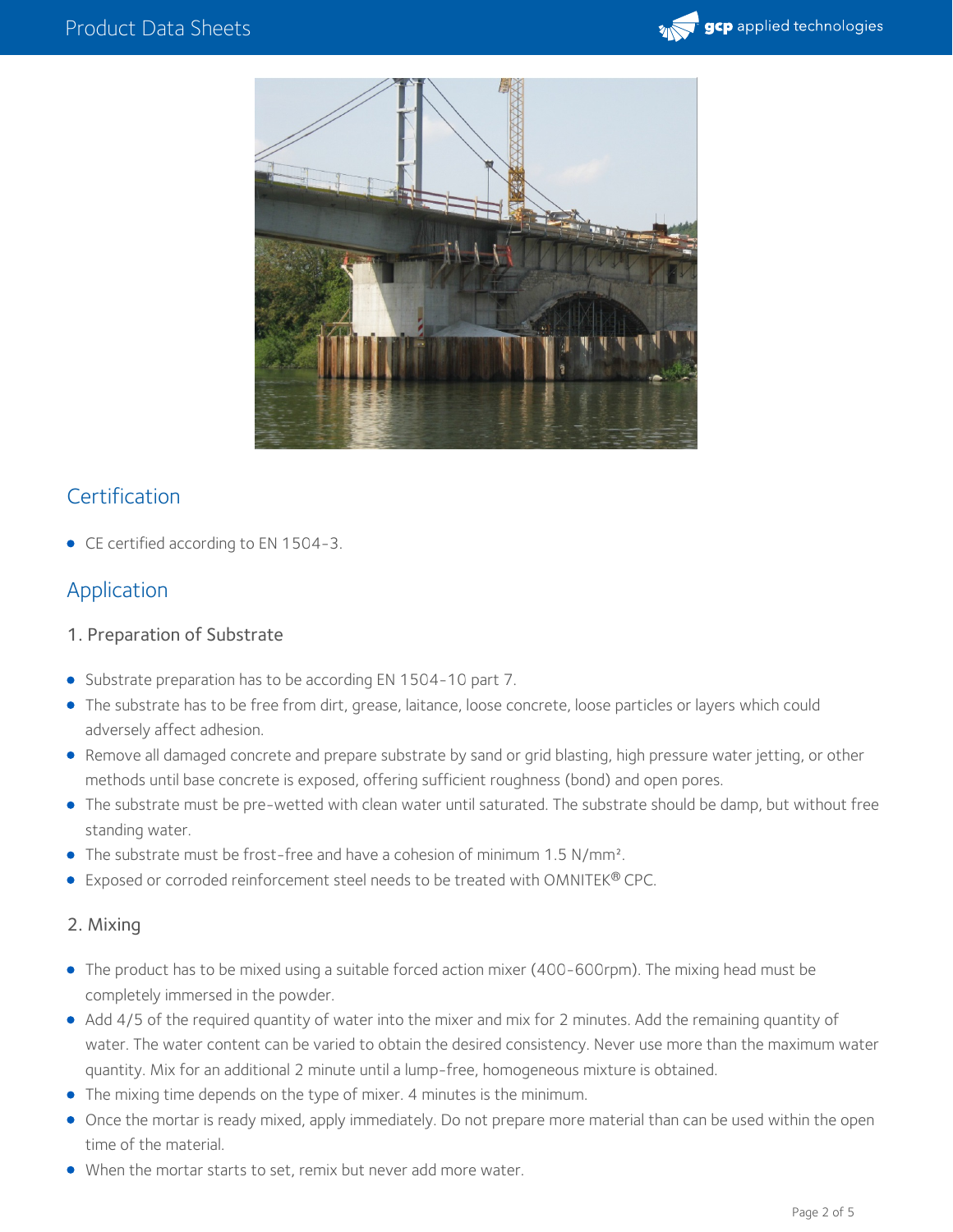

#### 3. Application

- The mortar is applied manually using a trowel. Alternatively suitable spray equipment can be used.
- Press firmly into the application area to ensure proper adhesion and to compact the material. Take particular care in the areas around and behind reinforcement bars.
- The material can be applied in several layers. Especially when repairing large voids it is recommended to work in several application steps.
- Do not apply the material if the ambient temperature is below 5°C or expected to fall below 5°C within 24 hours.

#### 4. Curing

- After treatment has to be according EN 13610 in combination with DIN EN 1045-3.
- In warm or windy conditions protect the applied material from dehydration by mist-spraying with clean water or protective tarpaulins until the initial set has taken place.
- **In cold conditions cover with insulated tarpaulin,**
- polystyrene or other insulating material. Protect surfaces against frost and rain until final set has taken place.
- In cold, humid or unventilated areas it can be necessary to allow for a longer curing period, or to introduce forced air movement to avoid condensation. Never use dehumidifiers during the curing period or within 28 days after application.
- The after-treatment should be at least 5 days.
- The after-treatment should take place as soon as possible, at the latest when the material surface starts to set.
- As an alternative to the conventional treatment methods, suitable curing agents can be used to prevent rapid water loss.

#### 5. Cleaning and maintenance

Mixing and application equipment should be cleaned immediately with clean water. Hardened material needs to be removed mechanically.

#### 6. Special remarks

- Cementitious materials can lead to incompatibilities under certain conditions in combination with non-ferrous metals (such as aluminium, copper, zinc).
- Low temperatures delay the early strength development. High temperatures accelerate the strength development and decrease the open time of the material.
- Repaired areas can be coated after 7 days with protective or waterproofing coatings depending on the ambient conditions.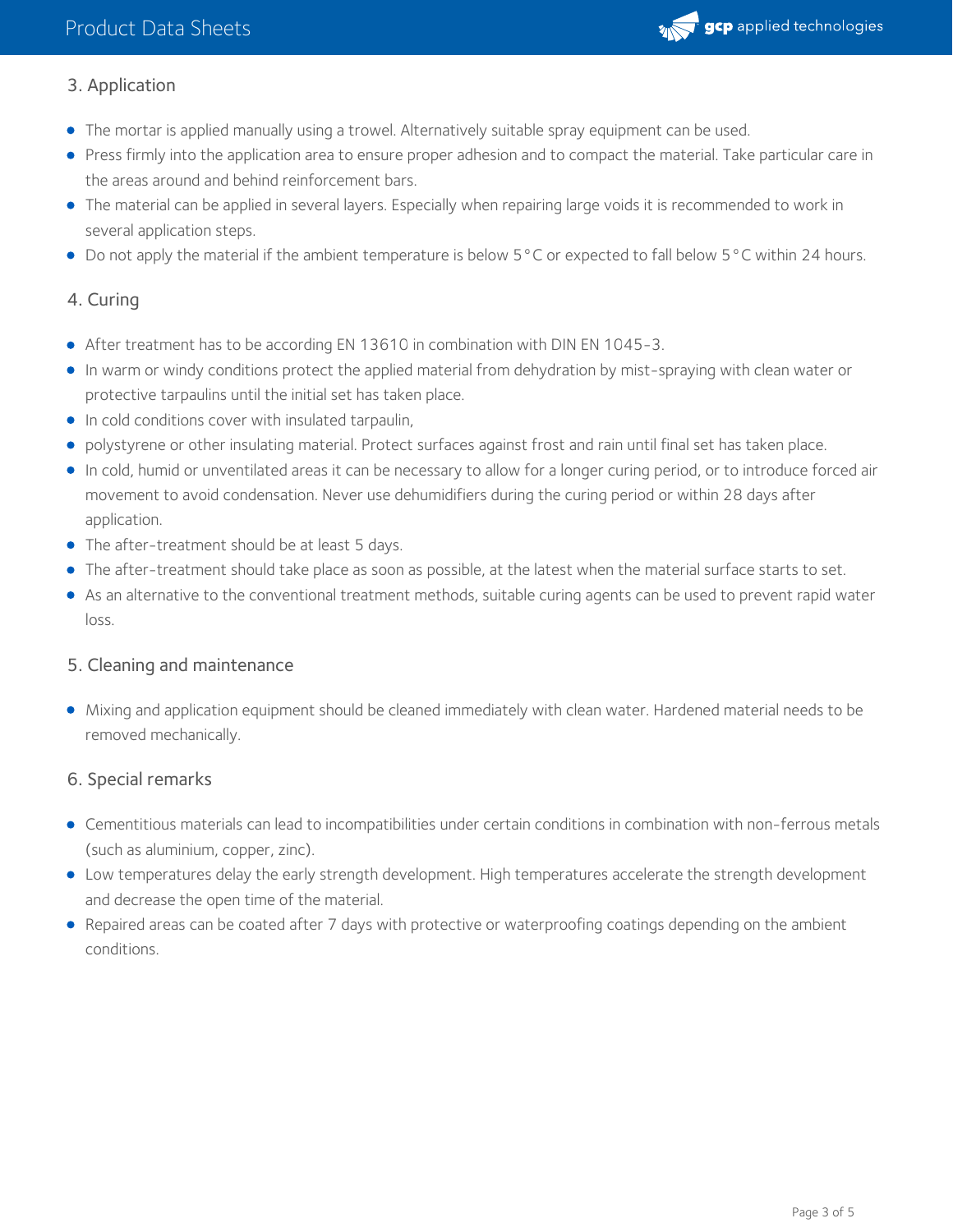

# Product Properties

## Technical Data/Properties(\*)

|                           |                                                                                                                                                                                                                                                                                                                                                                                                                                                                                    | <b>OMNITEK<sup>®</sup> RM FIBER</b>          |
|---------------------------|------------------------------------------------------------------------------------------------------------------------------------------------------------------------------------------------------------------------------------------------------------------------------------------------------------------------------------------------------------------------------------------------------------------------------------------------------------------------------------|----------------------------------------------|
| Properties                | Unit                                                                                                                                                                                                                                                                                                                                                                                                                                                                               | Value*                                       |
| Grain size                | [mm]                                                                                                                                                                                                                                                                                                                                                                                                                                                                               | $0 - 2$                                      |
| Layer thickness           | [mm]                                                                                                                                                                                                                                                                                                                                                                                                                                                                               | $10 - 50$                                    |
| Consistency               | $\left[\begin{smallmatrix} - \end{smallmatrix}\right]$                                                                                                                                                                                                                                                                                                                                                                                                                             | Stiff-Plastic                                |
| Maximum water quantity    | [l/25 kg]                                                                                                                                                                                                                                                                                                                                                                                                                                                                          | 3.8                                          |
| Open time                 | [min]                                                                                                                                                                                                                                                                                                                                                                                                                                                                              | $\approx 30$                                 |
| Application temperature   | [°C]                                                                                                                                                                                                                                                                                                                                                                                                                                                                               | $+5$ to $+30$                                |
| Fresh mortar density      | [kg/dm <sup>3</sup> ]                                                                                                                                                                                                                                                                                                                                                                                                                                                              | $\approx$ 2.3                                |
| Yield (25kg bags)         | $[] \centering \includegraphics[width=0.47\textwidth]{images/TrDiM1.png} \caption{The 3D (blue) and 4D (blue) are 4D (blue) and 4D (blue) are 4D (blue) and 4D (blue) are 4D (blue). The 4D (blue) is 4D (blue). The 4D (blue) is 4D (blue). The 4D (blue) is 4D (blue). The 4D (blue) is 4D (blue). The 4D (blue) is 4D (blue). The 4D (blue) is 4D (blue). The 4D (blue) is 4D (blue). The 4D (blue) is 4D (blue). The 4D (blue) is 4D (blue). The 4D (blue) is 4D (blue). The $ | $\approx$ 11                                 |
| Compressive strength (**) |                                                                                                                                                                                                                                                                                                                                                                                                                                                                                    |                                              |
| $-24h$                    | [MPa]                                                                                                                                                                                                                                                                                                                                                                                                                                                                              | $\approx 40$                                 |
| - 7 days                  |                                                                                                                                                                                                                                                                                                                                                                                                                                                                                    | $\approx$ 70                                 |
| $-28$ days                |                                                                                                                                                                                                                                                                                                                                                                                                                                                                                    | $\approx 80$                                 |
| Strength class            | $\left[\begin{array}{cc} - \end{array}\right]$                                                                                                                                                                                                                                                                                                                                                                                                                                     | C65/70                                       |
| Exposure classes (***)    | $\left[\begin{array}{c} - \end{array}\right]$                                                                                                                                                                                                                                                                                                                                                                                                                                      | X0, XC1-XC4, XD1-XD3, XS1-XS3, XA1-XA3, XF1- |
|                           |                                                                                                                                                                                                                                                                                                                                                                                                                                                                                    | XF4                                          |
| Moisture classes (***)    | $\left[\begin{array}{cc} - \end{array}\right]$                                                                                                                                                                                                                                                                                                                                                                                                                                     | WO, WF, WA                                   |
| Shelf life                | 12 Months                                                                                                                                                                                                                                                                                                                                                                                                                                                                          |                                              |
|                           | Stored under cover, clear of the ground, protected from all sources of moisture and frost.                                                                                                                                                                                                                                                                                                                                                                                         |                                              |
| Packaging                 | Bags of 25 kg with plastic liner.                                                                                                                                                                                                                                                                                                                                                                                                                                                  |                                              |
|                           | 40 bags per pallet (1000kg)                                                                                                                                                                                                                                                                                                                                                                                                                                                        |                                              |
| Appearance                | Grey powder                                                                                                                                                                                                                                                                                                                                                                                                                                                                        |                                              |

(\*)Typical values in production control. All tests were executed under a conditioned temperature of 21°C and 65% RH.

(\*\*) Compressive strengths measurements based on prisms.

(\*\*\*) According to EN 206-1:2001 in combination with DIN 1045-2.

# CE Certificate